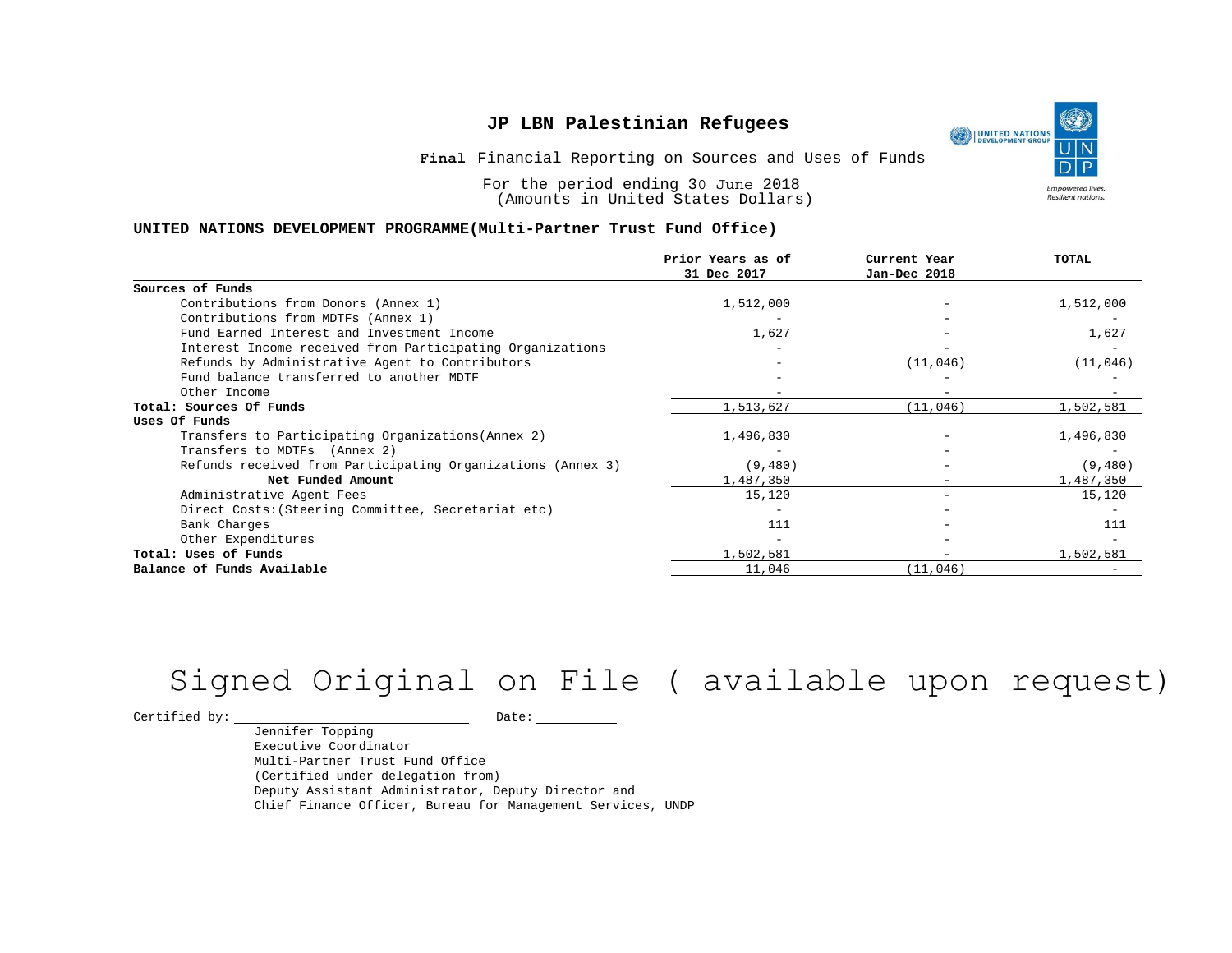

**Final** Financial Reporting on Sources and Uses of Funds

For the period ending 30 June 2018 (Amounts in United States Dollars)

#### **UNITED NATIONS DEVELOPMENT PROGRAMME(Multi-Partner Trust Fund Office)**

**Annex - 1: Contributions**

|                                | Prior Years as of | Current Year             | TOTAL     |
|--------------------------------|-------------------|--------------------------|-----------|
|                                | 31 Dec 2017       | Jan-Dec 2018             |           |
| From Contributors              |                   |                          |           |
| SWISS AGY FOR DEVELOPMENT & CO | 1,512,000         | $\overline{\phantom{0}}$ | 1,512,000 |
| Total: Contributions           | 1,512,000         | $-$                      | 1,512,000 |

## Signed Original on File ( available upon request)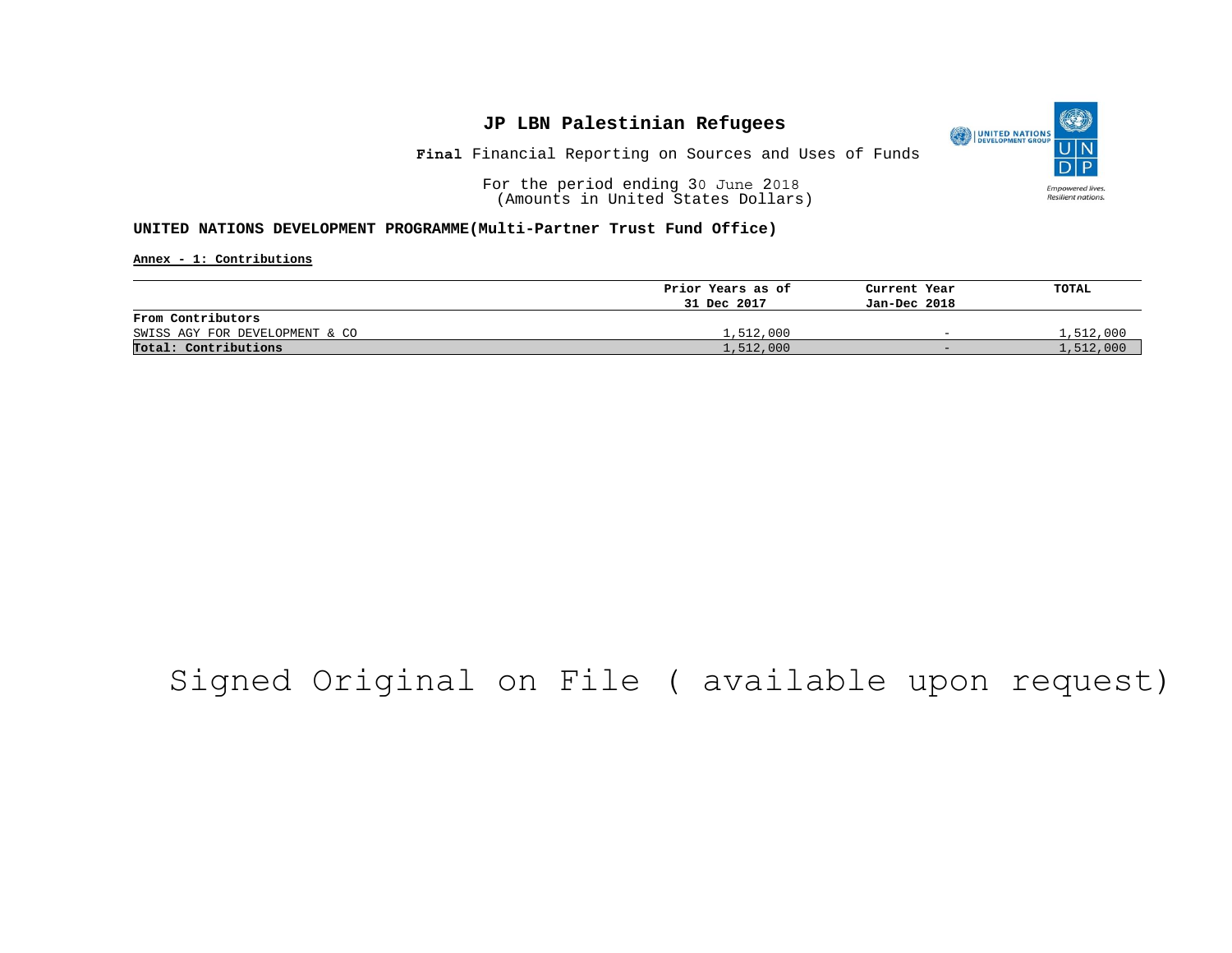O UNITED NATIONS **Empowered lives** Resilient nations.

**Final** Financial Reporting on Sources and Uses of Funds

For the period ending 30 June 2018 (Amounts in United States Dollars)

#### **UNITED NATIONS DEVELOPMENT PROGRAMME(Multi-Partner Trust Fund Office)**

**Annex - 2: Transfers**

|                                | Prior Years as of | Current Year             | TOTAL     |
|--------------------------------|-------------------|--------------------------|-----------|
|                                | 31 Dec 2017       | Jan-Dec 2018             |           |
| To Participating Organizations |                   |                          |           |
| UNDP                           | 835,001           | $\overline{\phantom{0}}$ | 835,001   |
| UNHABITAT                      | 661,829           | $\qquad \qquad -$        | 661,829   |
|                                |                   |                          |           |
| Total Transfers                | 1,496,830         | $-$                      | 1,496,830 |

## Signed Original on File ( available upon request)